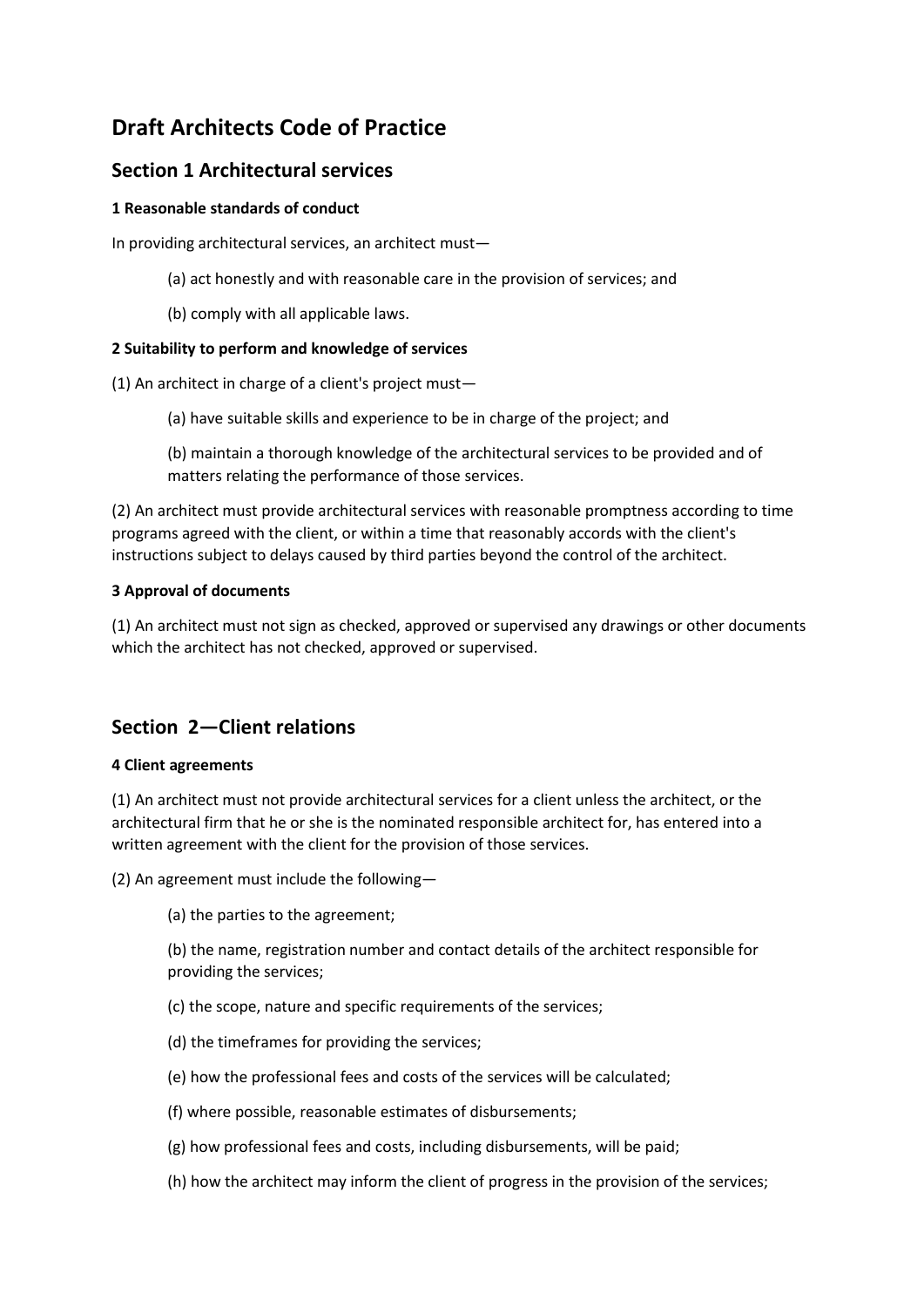(i) how the client may authorise the architect to proceed with the services, or any part of the services;

(j) a requirement that the architect must inform the client how a change or amendment to the services will affect the professional fees and costs for the services;

(k) how the architect may obtain the client's authority to change or amend the services;

(l) how variations to the agreement may be made;

(m) a reservation of the right of an architect to withdraw from the provision of services under the agreement in the circumstances set out in clause 14;

(n) how the agreement may be terminated and for what reason.

(o) what and in what format the documentation the architect will provide on termination or completion of the provision of services.

(3) Subclause (2) applies to an agreement for the provision of architectural services entered into by a practicing architect or registered architectural firm with a client on or after (date to be included when the Amendments to the Act and Regulations become operational).

#### **5 Administering a building contract**

(1) For the purposes of this clause, an architect administers a building contract for a client if—

(a) the contract concerns the construction of a building and is entered into by the client with a licensed building practitioner; and

(b) the architect has been engaged by the client to administer the provision of services under the contract.

(2) If an architect is administering a building contract for a client, the architect must—

(a) act with integrity, fairness and impartiality to all parties in administering the building contract; and

(b) discharge the architect's obligations in connection with the administration of the building contract in accordance with the terms of the building contract; and

(c) provide the client with relevant information about the administration of the building contract in a timely manner.

#### **6 Professional fees and costs**

An architect who has entered into an agreement under clause 4 must—

(a) provide the client with regular statements of account for the services provided under the agreement unless otherwise expressly agreed with the client; and

(b) ensure that the fees and costs charged do not exceed the fee structure of the agreement.

#### **7 Obligation to inform client**

An architect must—

(a) take reasonable steps to ensure that a client is informed of decisions required of the client in respect of the services; and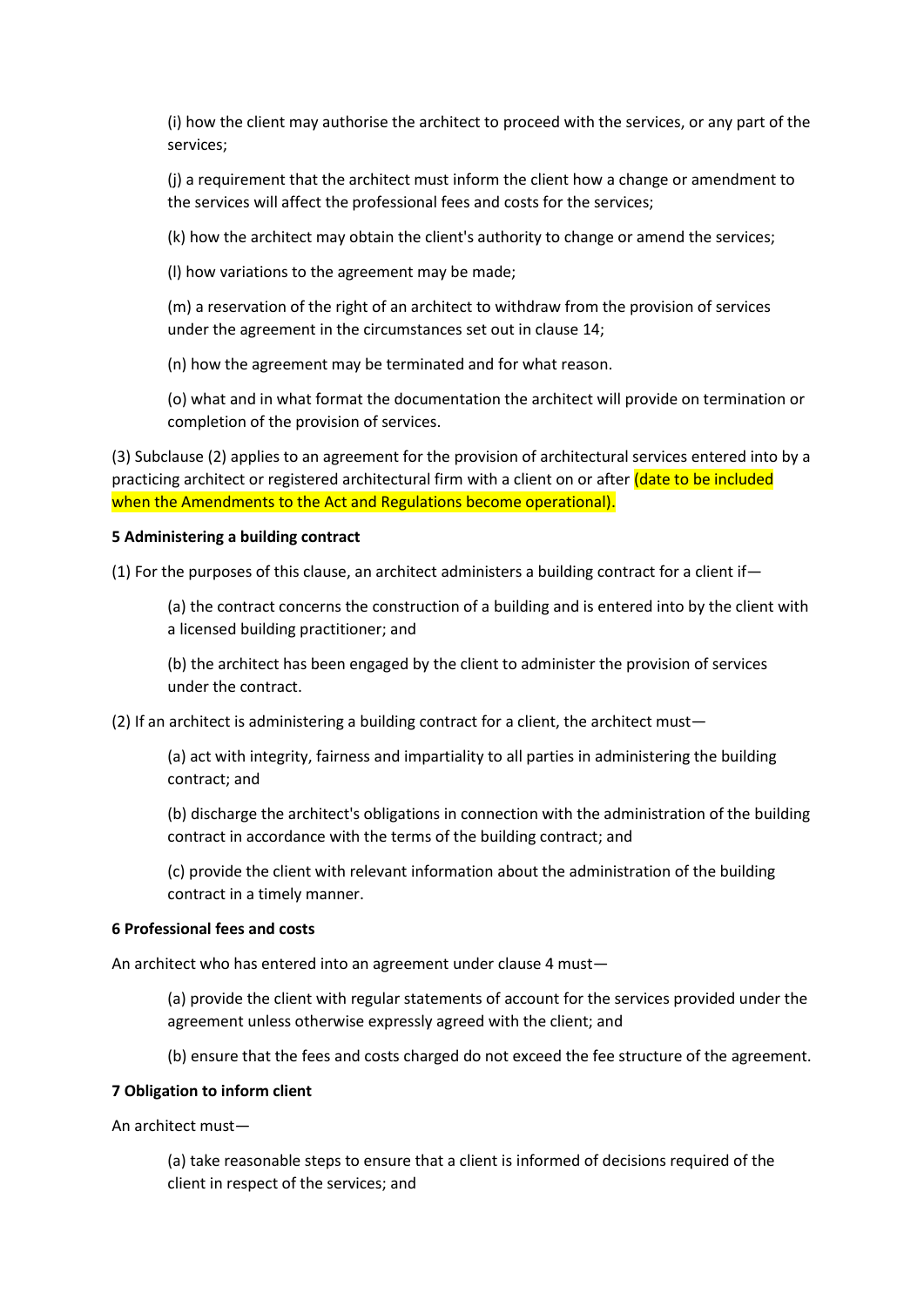(b) provide sufficient relevant information with reasonable promptness to enable a client to make an informed decision in relation to the provision of services; and

(c) respond, with reasonable promptness, to a client's reasonable requests for information or other communications about the provision of services to the client; and

(d) take reasonable steps to ensure that all information and material provided to a client is accurate and unambiguous.

#### **8 Changes in circumstances**

An architect must promptly advise a client in writing of any circumstance that is likely to prevent the architect from providing the services under the agreement or from following the client's instructions in relation to the services, including a circumstance that imposes on the architect an obligation to withdraw from the provision of services under clause 14.

#### **9 Documents and record keeping**

(1) An architect who has entered into an agreement under clause 4 must keep documents in accordance with this clause.

(2) The following documents in relation to the provision of architectural services must be kept—

- (a) an agreement in writing signed by the client;
- (b) correspondence;
- (c) records of financial transactions;
- (d) records of client instructions and meetings related to the services provided to the client;
- (e) photographs of work in progress;
- (f) project journals, diaries or the like;
- (g) drawings and other relevant documents.

(3) Documents must be kept for the longer of—

- (a) a period of 10 years after the completion of the architectural services; or
- (b) the limitation period under the Building Act or other Tasmanian legislation

#### **10 Confidentiality**

(1) An architect must not disclose a client's confidential information without authority.

(2) For the purposes of this clause, a client's confidential information means any information, agreed or understood by the architect and the client to be confidential, that is acquired from or provided to a client in the course of providing architectural services to the client.

(3) An architect may disclose a client's confidential information if—

- (a) the client consents in writing to the disclosure; or
- (b) the disclosure is required by law.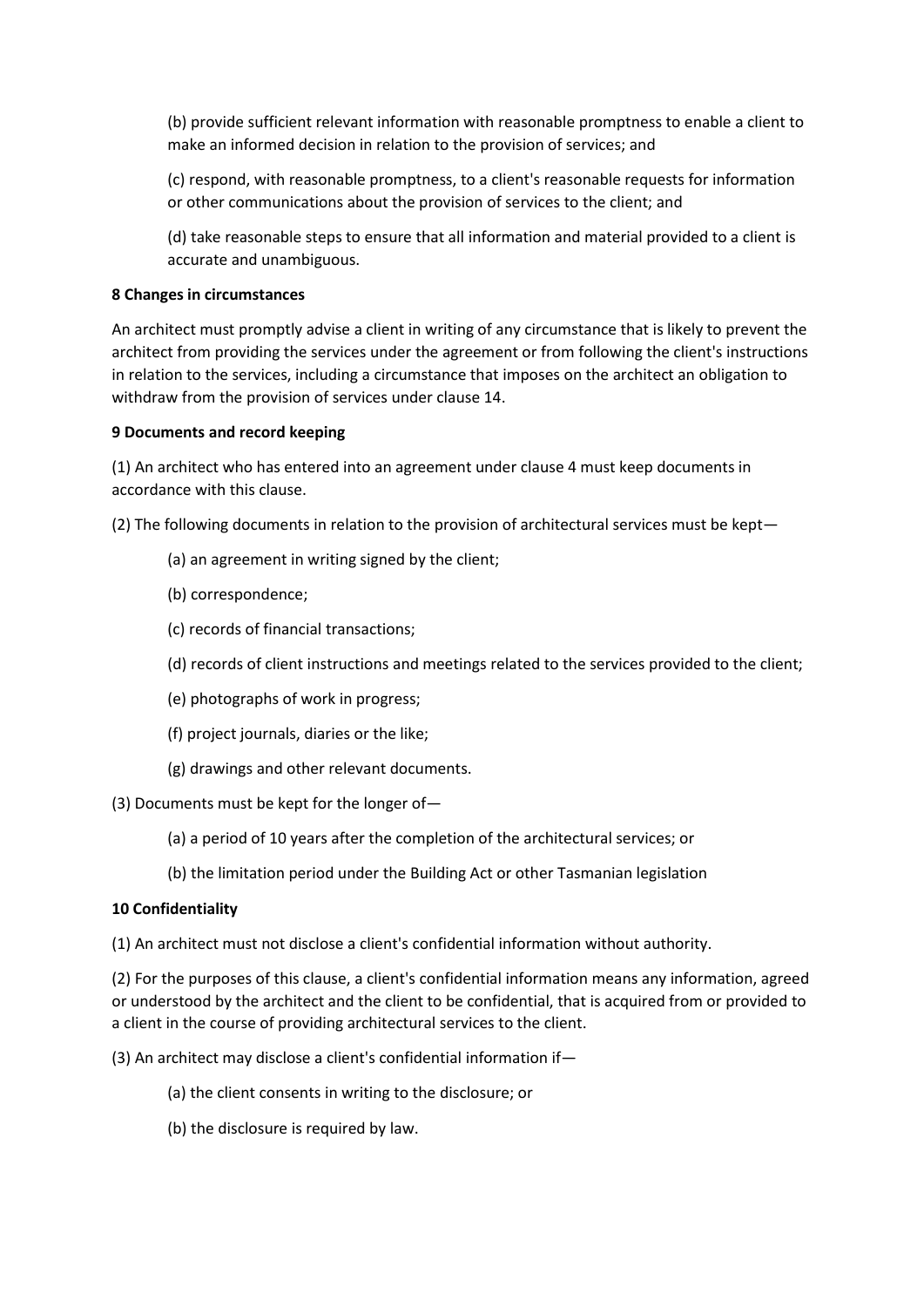#### **11 Duty to disclose paid referrals**

(1) An architect must disclose the nature of a referral arrangement to a client before entering into an agreement under clause 4.

(2) An architect who is a member of an architectural firm , must ensure that the nature of a referral arrangement is disclosed to a client before the firm enters into an agreement under clause 4.

(3) For the purposes of this clause, referral arrangement means any arrangement between an architect, an architectural firm, and another person to introduce or refer clients to the architect or an architectural firm for valuable consideration.

#### **12 Conflicts of interest**

(1) An architect must not enter into an agreement with a person under clause 4 for the provision of architectural services if the agreement would result in an actual or potential conflict between the interests of—

- (a) the architect and that person; or
- (b) a current client and that person.

(2) An architect member or responsible architect of a registered architectural firm must take all reasonable steps to ensure that the architectural firm does not enter into an agreement with a person under clause 4 if the agreement would result in an actual or potential conflict between the interests of—

- (a) a member of the registered architectural firm and that person; or
- (b) an officer of the registered architectural firm and that person; or
- (c) a current client of the registered architectural firm and that person.

(3) An architect must not continue to provide architectural services to a client that result in a conflict between the interests of—

- (a) the architect and that client; or
- (b) 2 or more current clients.

(4) An architect does not contravene this clause if the architect first—

- (a) discloses the actual or potential conflict of interest to each affected person; and
- (b) obtains the written consent of each affected person.

#### **13 Duty to disclose paid endorsements**

(1) An architect must not recommend, endorse, or specify a product or service to a client if the architect receives or expects to receive an inducement from a third party to do so.

(2) An architect does not contravene this clause if—

(a) the inducement is in the nature of salary, wages or attributable personal services income from an approved partnership or approved company; or

(b) the nature and value of the inducement is first disclosed in writing to the client.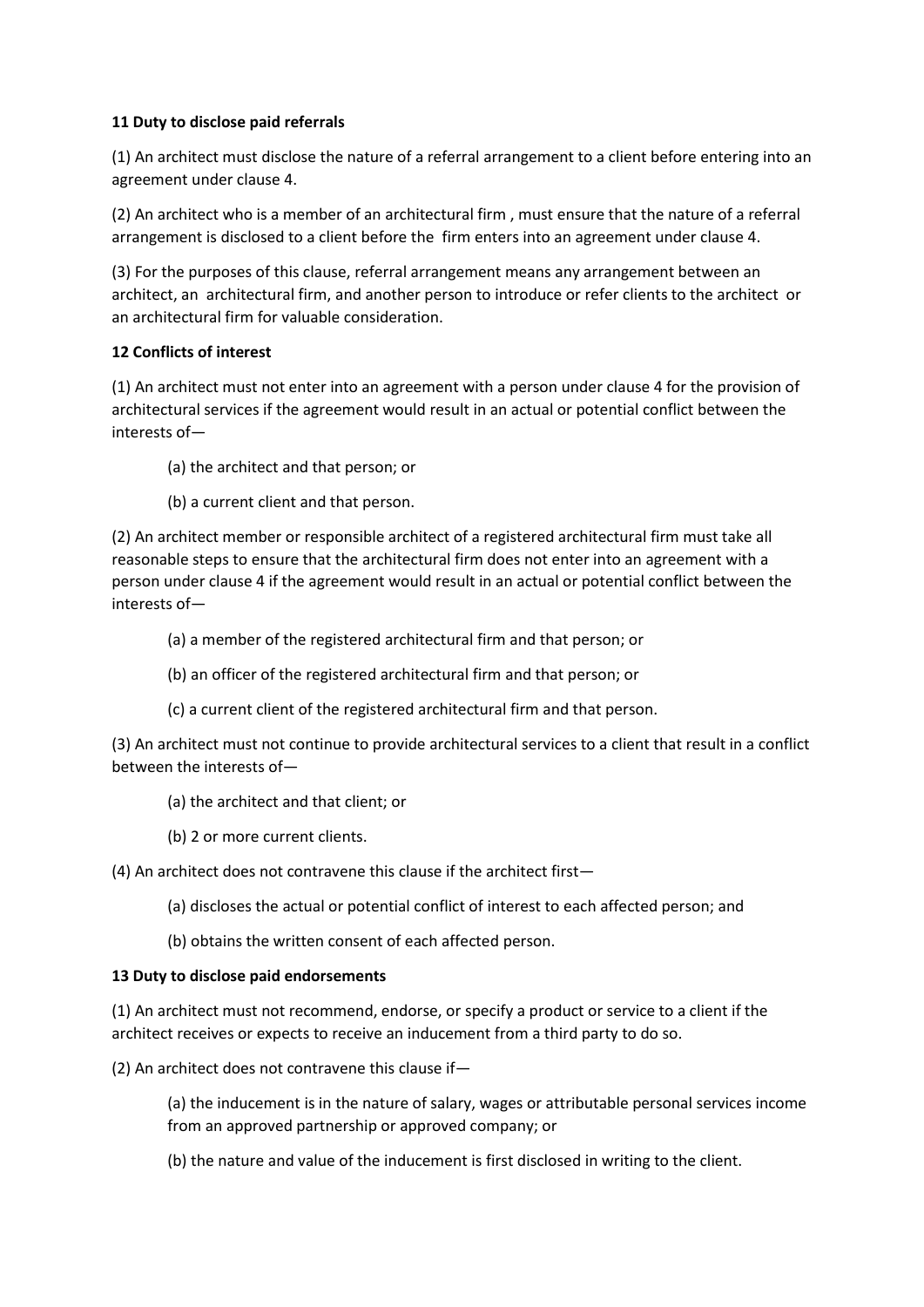#### **14 Withdrawal from the provision of services**

An architect must withdraw from the provision of any architectural services to a client if the architect reasonably believes that the provision of those services would cause the architect to contravene the Act, the Regulations or this Code.

### **Section 3—Architectural practice**

#### **15 Notification of qualifications and contact details**

(1) An architect must take all reasonable steps to ensure that the architect's qualifications, experience, awards, honours and authorship are stated accurately in all documents.

(2) An architect must take all reasonable steps to ensure that the architect's name and contact details are identified clearly and accurately on stationery, signboards, public notices and in publications.

### **Section 4—Registered architectural firm**

#### **16 Nominated responsible Architect for a registered architectural firm**

A nominated responsible architect for a registered architectural firm must take all reasonable steps to ensure that the architectural firm complies with an obligation imposed on an architect under clauses 6, 9, 10, 13 and 15 as if that obligation were imposed on the architectural firm.

### **Section 5—Duties to the public and the profession**

#### **17 Duty to engender confidence and respect for the profession**

An architect, by the architect's conduct, must endeavour to engender confidence in and respect for the profession of architecture.

### **18 Duty to maintain standards and integrity of the profession**

An architect, by the architect's conduct, must endeavour to maintain the standards and integrity of the profession of architecture

### **Section 6 – Professional Indemnity Insurance**

#### **19 Architects to be registered need a sufficient level of professional indemnity insurance**

Under Section 16 of the Architects Act, the Board is not to register a person as an architect, or renew the registration of an architect, unless the Board is satisfied that the person has a sufficient level of professional indemnity insurance.

An architect should consider the scope and complexity of architectural work they undertake to determine they have an appropriate level of insurance to meet contractual obligations but all cases they are required to have a minimum of \$ 1 million cover.

The Board may determine that all architects who are registered in a class of registration specified in the determination are not required to have a minimum level of professional indemnity insurance.

A person who is required to have professional indemnity insurance must notify the Board of any significant change in his or her professional indemnity insurance within 7 days of that change occurring.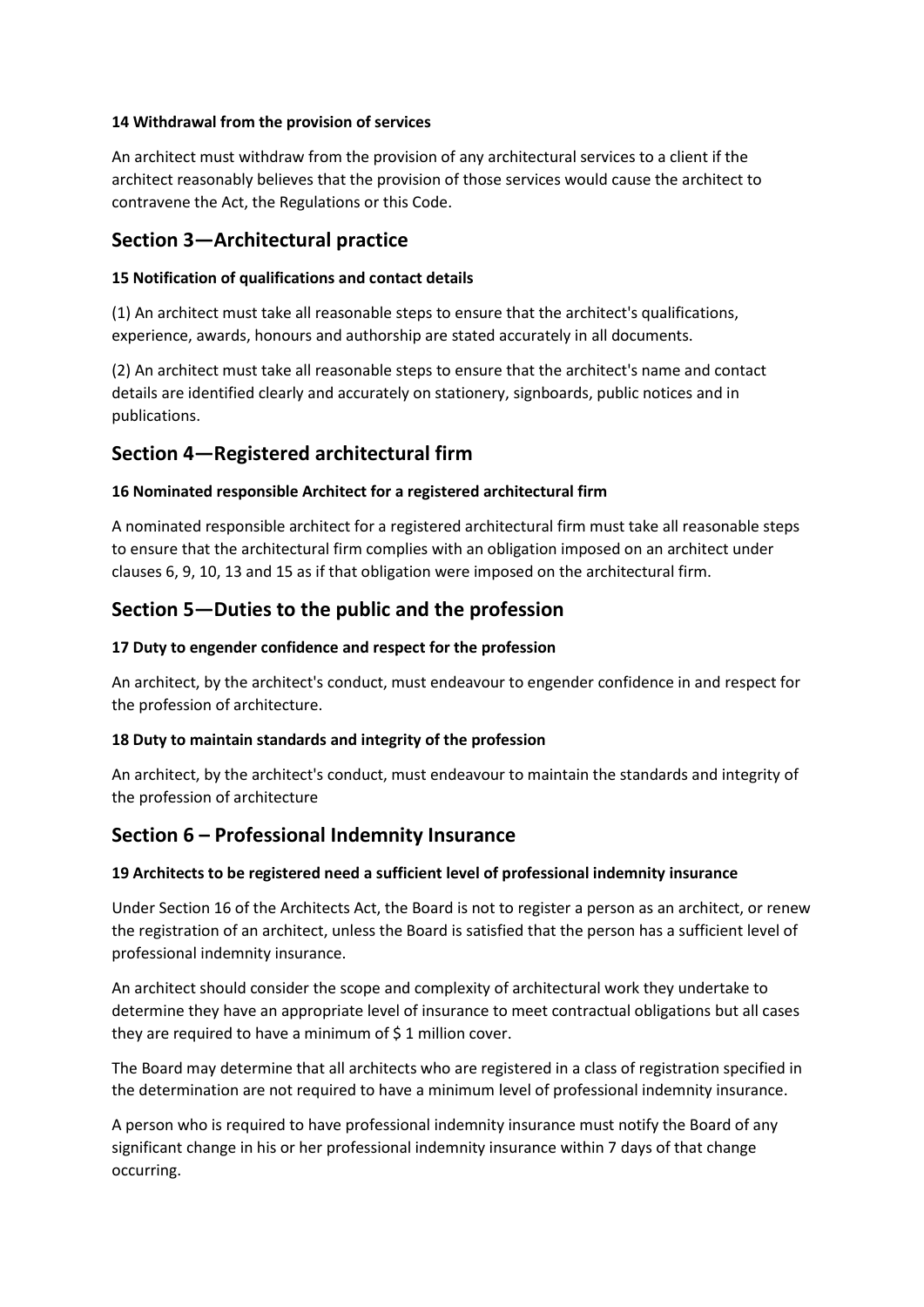Without limiting the circumstances in which the Board may be satisfied that a person has a sufficient level of professional indemnity insurance, a person is taken, for the purposes of this Act, to have a sufficient level of professional indemnity insurance if –

(a) he or she is employed or engaged by a company, firm or authority to carry out architectural work; and

(b) an insurance policy held by that company, firm or authority covers that work.

### **20 Run-off Insurance Cover**

Architects may still be liable even after they finish practicing and need to consider whether they should hold professional indemnity run off cover.

The Board recommends that they do hold professional indemnity run off cover.

## **Section 7 – Continuing Professional Development**

### **21 Continuing Professional Development for Practicing Architects**

In accordance with Section 15(4)(c) of the Architects Act an architect must maintain their competency by undertaking Continuing Professional Development (CPD)

As part of the annual renewal process, all architects are required to submit to the Board a signed record of their CPD activities undertaken in the past twelve months, no later than 31 January each year, unless they have applied to the Board and have received confirmation of an exemption or reduction of their CPD requirements.

In accordance with th[e AACA/RAIA Joint Policy on Continuing Professional](http://www.aaca.org.au/wp-content/uploads/2010/09/JPCPD2006.pdf) Development (CPD) the requirement is that architects will complete at least twenty (20) hours per year – where one hour in training equates to one CPD point. Activities in each year must relate to a minimum of at least half of the units in the National Standard of Competency for Architects with a maximum of 5 hours in any one unit and indicate whether it is formal or informal CPD. The Board may from time to time specify that all or some architects undertake CPD in a specific area. At least 10 hours of CPD is required to be Formal CPD.

The Board will from time to time publish on its website details of the current CPD Policy for practicing architects to comply with.

### **22. Exemptions/Reductions**

Architects may be exempt or have reduced CPD requirement in any one reporting year if approved by the Board.

Architects seeking exemption/reduction should apply to the Board at the earliest possible time and it should not be left to renewal time.

Exemptions/reduction may be granted under the following circumstances:

- Architects who can demonstrate special circumstances e.g. illness, extended professional or parental leave.
- Architects who are practicing overseas during the reporting year